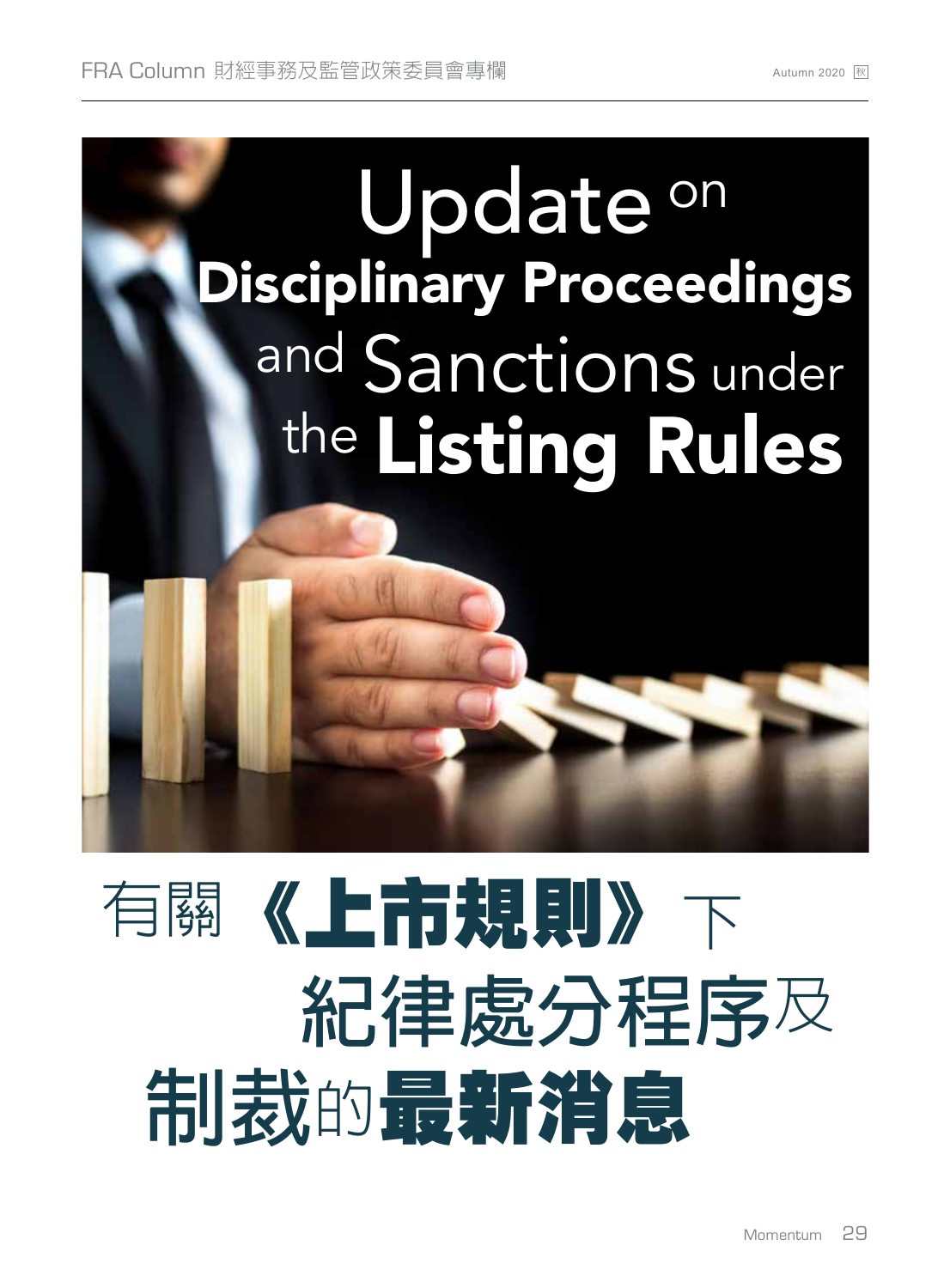All companies listed on The Stock Exchange of Hong Kong<br>Limited (Exchange) are subject to the Listing Rules, namely, Main Board Listing Rules for companies listed on the Main Board and GEM Listing Rules for companies listed on the GEM. The Listing Rules are not statutory and are imposed on listed companies by the Exchange upon listing by way of contract. In consequence, any breach of Listing Rules per se will not be subject to any criminal prosecution and will be subject to disciplinary proceedings and sanctions under the Listing Rules. Under the Main Board Listing Rules (MBLR), the disciplinary proceedings and sanctions are mainly contained in chapter 2A.

# **Disciplinary Sanctions under Main Board Listing Rules**

For a breach of the Listing Rules, the main sanctions under MBLR 2A.19 are:

- (a) reputational sanctions including private reprimand, public statement involving criticism, public censure, and a public statement that the retention of office by the director is prejudicial to the interests of investors (commonly referred to as PII Statement);
- (b) rectification or remedial sanctions;
- (c) denial of facilities of the market (commonly referred to as cold shoulder sanctions);
- (d) suspension of trading; and/or
- (e) cancellation of listing.

In addition to the main sanctions, the following ancillary or operational sanctions are also available to the Exchange:

- (a) reporting the misconducts to relevant regulatory authorities for investigations and disciplinary actions; for example, any possible breach of the Securities and Futures Ordinance (SFO) will be referred to the Securities and Futures Commission for further action under SFO;
- (b) imposing a ban on professional advisers from representing a specified party in relation to matters under the Listing Rules; and/ or
- (c) taking, or refraining from taking, such other actions as imposed by the Exchange.

Under MBLR 2A.10, the sanctions under MBLR 2A.09 may be imposed on the following parties:

- (a) the listed company or any of its subsidiaries;
- (b) any director or his alternate;
- (c) any member of the senior management;
- (d) any substantial shareholder;
- (e) any professional adviser;
- (f) any authorised representative;
- (g) any supervisor of a PRC issuer; and/or
- (h) any independent financial adviser.

# **The Exchange Market Consultation**

By way of background, the disciplinary proceedings and sanctions as currently contained in chapter 2A of the Main Board Listing Rules **厂厂**有在香港聯合交易所有限公司(聯交所)上市<br>ДД 的公司均須遵守《上市規則》,即《主板上市 規則》(適用於在主板上市的公司)和《GEM上市規 則》(適用於在GEM上市的公司)。《上市規則》並 非法定規則,由聯交所以合約方式在上市時對上市公 司施加。因此,違反《上市規則》本身不會遭受刑事 檢控,但將面臨《上市規則》下的紀律處分程序及制 裁。根據《主板上市規則》,紀律處分程序及制裁主 要載於第2A章。

#### **《主板上市規則》下的紀律制裁**

針對違反《上市規則》的情況,《主板上市規則》第 2A.19條下訂明的主要制裁包括:

- (a) 聲譽性制裁,包括私下指責、發出載有批評的 公開聲明、公開譴責,以及發表公開聲明,指 出特定董事繼續留任將損害投資者權益(通常 稱為損害投資者權益聲明);
- (b) 修正或補救性制裁;
- (c) 禁止使用市場設施(通常稱為冷待制裁);
- (d) 停牌;及/或
- (e) 取消上市地位。

除主要制裁以外,聯交所亦可施加以下其他附帶或操 作層面上的制裁:

- (a) 向相關監管機構匯報不當行為,以進行調查及 紀律行動;舉例而言,任何可能違反《證券及 期貨條例》的行為,均會轉交予證券及期貨事 務監察委員會,以根據《證券及期貨條例》採 取進一步行動;
- (b) 禁止專業顧問就《上市規則》事宜代表某指定 一方;或
- (c) 採取或不採取聯交所施加的其他行動。

根據《主板上市規則》第2A.10條,《主板上市 規則》第2A.09條下訂明的制裁可對以下各方施 加:

- (a) 上市公司或其任何附屬公司;
- (b) 任何董事或其替任人;
- (c) 任何高級管理層成員;
- (d) 任何主要股東;
- (e) 任何專業顧問;
- (f) 任何授權代表;
- (g) 中國發行人的任何監事;及/或
- (h) 任何獨立財務顧問。

#### **聯交所市場諮詢**

從背景來看,目前《主板上市規則》第2A章所 載的紀律處分程序及制裁自1993年實施以來不 曾有過重大修訂(2005年、2007年、2009年及 2010年有過輕微修訂)。聯交所於2020年8月7 日刊發諮詢文件,以就紀律處分權力及制裁措施 對《上市規則》作出檢討,並就此向市場進行諮 詢。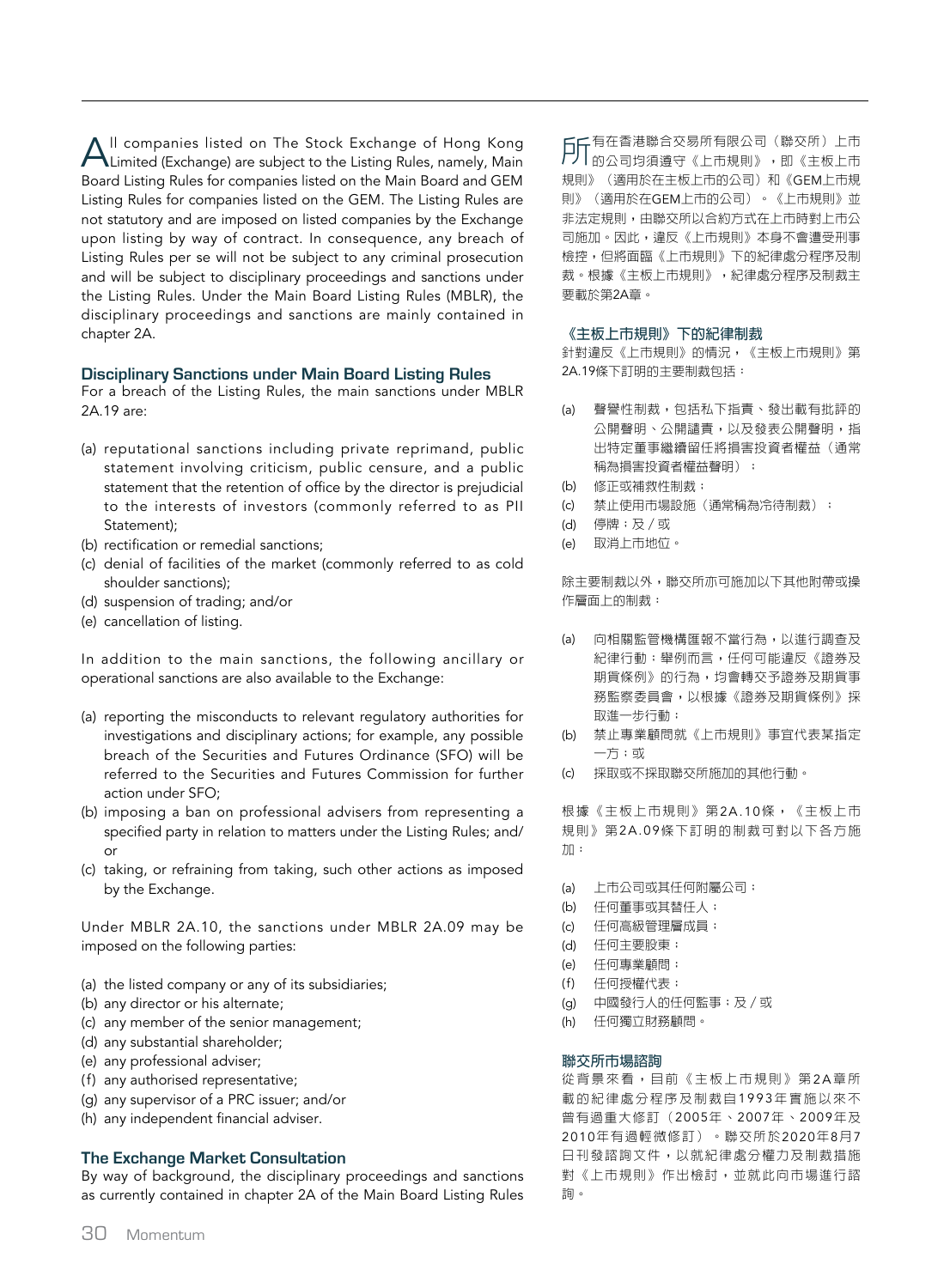have been in place since 1993 (with minor updates in 2005, 2007, 2009 and 2010) but with no major amendment. On 7 August 2020, the Exchange issued the consultation paper to review the Listing Rules relating to disciplinary powers and sanctions and to consult the market in relation thereto.

The consultation paper acknowledges that the objectives of disciplinary actions imposed are:

- (a) to protect the public and the integrity of the market and facilities the Exchange operates;
- (b) to improve corporate governance;
- (c) to remedy conduct in breach of the Listing Rules; and
- (d) to deter future breaches of the Listing Rules by any listed company and market participant that are subject to the disciplinary jurisdiction of the Exchange under the Listing Rules.

Under the consultation paper, all existing sanctions under MBLR 2A.09 are retained, subject to enhancements as therein proposed.

# **Key Proposals under Consultation**

Under the consultation paper, the key proposals and enhancements to the existing disciplinary regime are as follows:

- (a) to lower existing thresholds (of 'wilful or persistent' failure) for public statements regarding individuals;
- (b) to enhance follow-on actions in relation to public statements regarding individuals;
- (c) to remove existing thresholds for denying the facilities of the market (cold shoulder sanctions) to listed companies;
- (d) to introduce director unsuitability statements against individuals;
- (e) to enhance disclosure requirements for directors and senior management members subject to public sanctions;
- (f) to introduce secondary liability for any breach of the Listing Rules;
- (g) to define 'senior management' within a listed company and its subsidiaries;
- (h) to expand the disciplinary regime to include new parties that will be subject to disciplinary sanctions under the Listing Rules; and
- (i) to include an explicit provision in the Listing Rules that there is an obligation to provide accurate complete and up-to-date information and explanation to the Exchange when responding to its enquiries and investigations.

On the definition of senior management for sanctions, it is proposed to include:

- (a) any person occupying the position of chief executive, supervisor, company secretary, chief operating officer or chief financial officer, by whatever name called;
- (b) any person who performs managerial functions under the directors' immediate authority; or
- (c) any person referred to as senior management in the listed company's corporate communication or any other publications on its or the Exchange website.

聯交所在諮詢文件中確認紀律處分的目標為:

- (a) 保障公眾以及聯交所轄下市場及設施的持正操 作;
- (b) 改善企業管治;
- (c) 糾正違反《上市規則》的行為;及
- (d) 阻嚇任何受制於聯交所在《上市規則》下紀律管 轄權的上市公司及市場參與者日後作出違規行 為。

根據諮詢文件,《主板上市規則》第2A.09條下的所有 現行制裁將予保留,但會因應諮詢文件中建議的加強 措施作出修訂。

#### **諮詢文件的主要建議**

諮詢文件對現行紀律機制的主要建議及加強措施載列 如下:

- (a) 降低現時對個人發出公開聲明的門檻(「故意或 持續」未能履行職責);
- (b) 加強對個人發出公開聲明後的跟進行動;
- (c) 取消現行禁止上市公司使用市場設施的門檻(冷 待制裁);
- (d) 增設針對個人的董事不適合性聲明;
- (e) 加強受到公開制裁的董事及高級管理階層成員的 披露規定;
- (f) 引入違反《上市規則》的間接責任;
- (g) 界定何謂上市公司及其附屬公司的「高級管理階 層」;
- (h) 擴大紀律機制的覆蓋範圍,以把將可面臨《上市 規則》紀律制裁的相關各方包括在内;及
- (i) 在《上市規則》中加入明確條文,訂明在回應聯 交所的查詢及調查時,有責任向聯交所提供準 確、完備及最新的資料及解釋。

就制裁事宜界定高級管理階層的定義,其中建議包 括:

- (a) 擔任行政總裁、監事、公司秘書、營運總監 或財務總監的任何人士(不論以任何職稱擔 任);
- (b) 在董事直接權限下執行管理職能的任何人士; 或
- (c) 於上市公司的企業傳訊或上市公司或聯交所網站 上的任何其他刊物中被指為高級管理階層的任何 人士。

關於上述建議 (h),以下新包括的相關各方將受到紀律 制裁:

- (a) 上市公司或其任何附屬公司的專業顧問的任何僱 員;
- (b) (於有擔保的債務證券或結構性產品發行時)發 行人的任何擔保人;及
- (c) 向聯交所作出承諾或與聯交所訂立協議的任何人 士。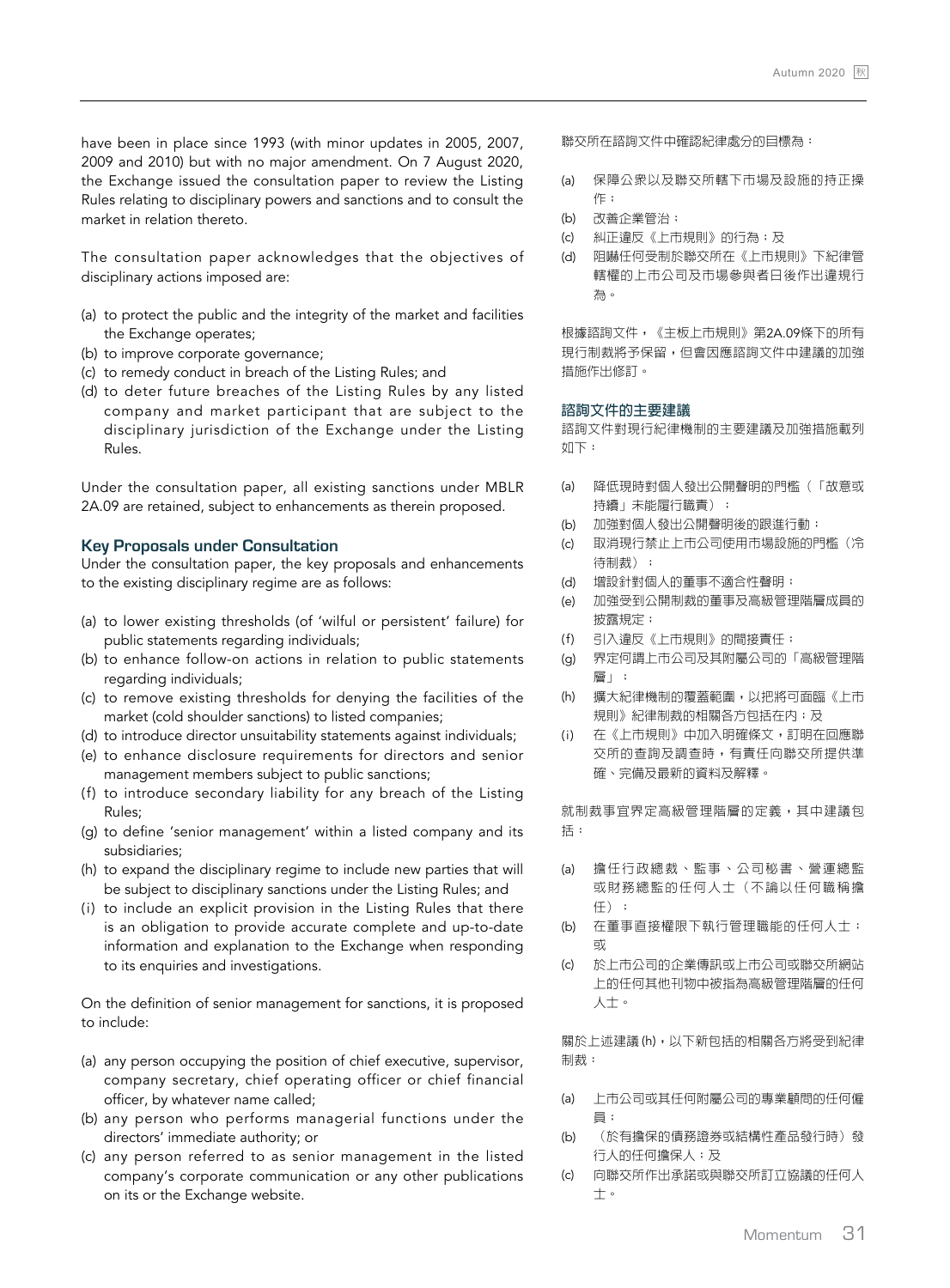As regards proposal (h) above, the following new parties are subject to disciplinary sanctions:

- (a) any employee of a professional adviser of a listed company or any of its subsidiaries;
- (b) any guarantor of an issuer in the case of a guaranteed issue of debt securities or structured products; and
- (c) any party who or which gives an undertaking to or enters into an agreement with the Exchange.

## **Minor and Housekeeping Amendments**

Under chapter 6 of the consultation paper, the following minor amendments to the Listing Rules are proposed:

- a) any ban on professional advisers is extended to cover banning of representation of any or a specified party;
- b) express obligations are included on professional advisers when acting in connection with Listing Rule matters; and
- c) the practices for filing review applications and requesting or providing written reasons for decisions are aligned.

Under chapter 7 of the consultation paper, the following housekeeping amendments are proposed which do not involve any change in policy direction:

- (a) rewriting MBLR 2A.09 and 2A.10; and
- (b) removal of independent financial advisers as a standalone relevant party subject to sanctions and including them under professional advisers.

Draft amendments to the Main Board Listing Rules are contained in Appendix I with consequential amendments contained in Appendix II to the consultation paper.

# **CHKLC Response**

The consultation period has ended on 9 October 2020 and CHKLC has made a submission. CHKLC took a different view on a number of key issues including:

(1) We oppose lowering the threshold of issuing a PII statement by removing the "wilful or persistent" conditions. As the imposition of PII statement aims to removing an individual from office and carries follow-on actions including denying the listed issuer concerned from accessing facilities of the market, it is a very grim penalty to both issuer and individual. It must be used carefully and only upon serious contraventions but not unintentional or single ones. The conditions of "wilful or persistent" are therefore key. The replacement wordings of "…… may cause prejudice to the interests of investors" are too arbitrary and leave too much discretion to the Exchange, which is unfair to the individual subject to the PII statement.



### **非主要及輕微修訂**

諮詢文件第六章建議對《上市規則》作出以下非主要修 訂:

- (a) 將對專業顧問所施加的任何禁令擴大至包括禁止 擔任任何或指定人士的代表;
- (b) 明文列出專業顧問就《上市規則》事宜行事時的 責任;及
- (c) 就提交覆核申請以及就決定要求提供或提供書面 理由統一做法。

諮詢文件第七章建議作出以下不牽涉改變政策方向的輕 微修訂:

- (a) 重寫《主板上市規則》第2A.09條及第2A.10條; 及
- (b) 取消獨立財務顧問自成另外一類可面臨制裁的相 關人士 ,並將其納入專業顧問的範圍內。

《主板上市規則》修訂擬稿載於附錄一,相應修訂則載 於諮詢文件附錄二。

#### **香港上巿公司商會的回應**

有關諮詢期已於2020年10月9日結束,香港上市公司商 會已提交回應。香港上巿公司商會對多個關鍵事項持不 同看法,包括:

(1) 我們反對透過取消「故意或持續」條件來降低發 出損害投資者權益聲明的門檻。由於實施損害投 資者權益聲明旨在解除個人職務並採取跟進行 動,包括禁止有關上市發行人使用市場設施,無 論對發行人及個人而言,有關聲明都是一項非常 嚴厲的懲罰,故必須謹慎採用,並且只用於在出 現多次嚴重違規的情況,而不是非蓄意違規或單 一事件。因此,「故意或持續」是關鍵的條件。